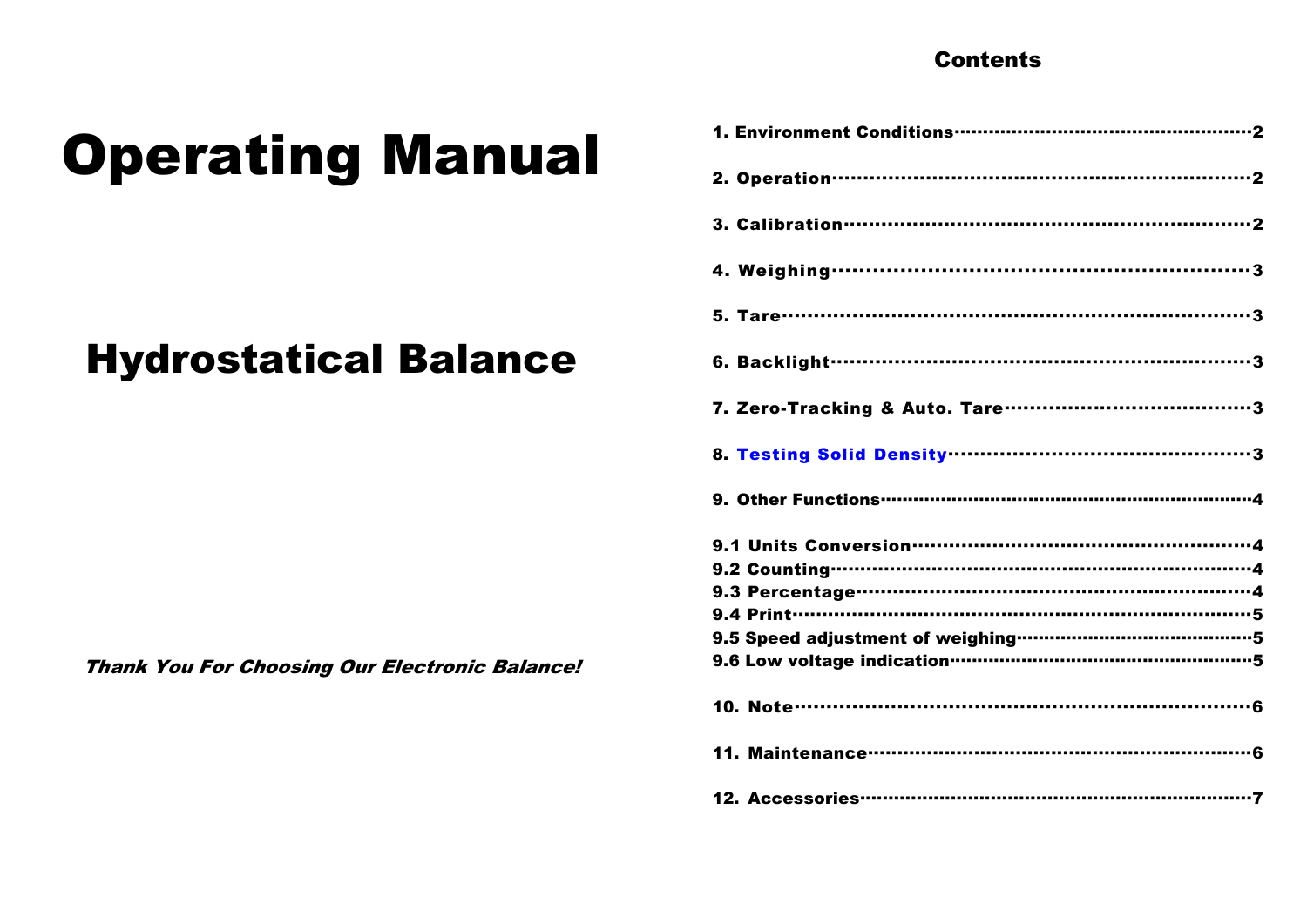#### One. Environment Conditions

1. Place the balance in stably and smooth away vibration, sunlight, airflow and strong electromagnetic wave .

2. Temperature:  $5^{\circ}$ C  $\sim$  35°C Temperature Fluctuation: ≤5°C/h Humidity :  $50\%$  ~85%

# Two. Operation

1. Plug in the electronic balance and warm up 10 minutes better.

2. Turn-on. It displays "8.8.8.8.8.8.", "Maximum capacity","S-CAL" in turns. Under weighing mode, it shows "0", "0.0","0.00" or "0.000".

3. Put the weight on the balance and take away 2 or 3 times before calibration.

# Three. Calibration

# 1. Single-range calibration

Press <CAL> for 3 seconds  $\rightarrow$  Show "CAL\*\*\* "  $\rightarrow$  "g" flicker  $\rightarrow$  Put a standard weight on the pan  $\rightarrow$  Show "-CAL-"  $\rightarrow$  Show weight value  $\rightarrow$  Enter into weighing mode.After calibration,if you found it still shows not exactly,please re-calibrating.

# 2. Multi-range calibration

Press <CAL> for 3 seconds  $\rightarrow$  Press "CAL" again and again, it will show different weight value and "CAL L", you can choose one kind of weight values to calibrate on the basis of single-range calibration, or you also can choose "CAL L" to perform the linear calibration.

When the screen shows "no CAL", it means you did not put weight on the pan in 10 seconds. It will leave calibration mode automatically.

# Four. Weighing

1. Read the value on the screen after the black spot what is at the bottom left disappeared. (That means the value is stable)

2. The Max weighing is the showing largest value after turn on add 9d.

(e=10d,"d" is minimum reading). If overloading,it will show "------"and you must take away the goods at once, or the balance (load cell,especially) will be broken.

#### Five. Tare

Press <TARE>, the balance pan can be tared if the blank spot disappears. But if there is the black spot, the tare function is no effect.

# Six. Backlight

Press <MODE> for 3 seconds till the display flicker. When it show "BL", then press <TARE> to confirm. Choose "ON", "OFF" or "AUTO" by press <MODE> again. Then press <TARE> to confirm.

Choose "ON" means keeping the backlight bright always.

# Seven. Zero-Tracking and Auto Tare

1. Turn off the balance, one hand press and hold <CAL> at the same time, another hand turn on the balance again, "-Zero-" will show, then loose the key,and press <TARE>. It will show "Zero\*d".Press <TARE> can adjust the " \* " from 0 to 5, "Zero0d"means no Zero-tracking function (sensitivity is the highest), "Zero5d" means Zero-tracking is the largest. "Zero5d" is factory-set.

2. Then press <CAL>, it will show "-tArE-", press <TARE>, "tArE\*d" will be shown,press <TARE> can adjust the " \* " from 0 to 9. "tArE0d" means no Auto Tare, "tArE9d" means Auto Tare Function is the largest. "tArE9d" is factory-set.

3. Press <BL>, the setting is done after it shows "0" or "0.0" or"0.00" or "0.000".

It is convenient to use because the electronic balance can remember the latest setting when you turn on next time.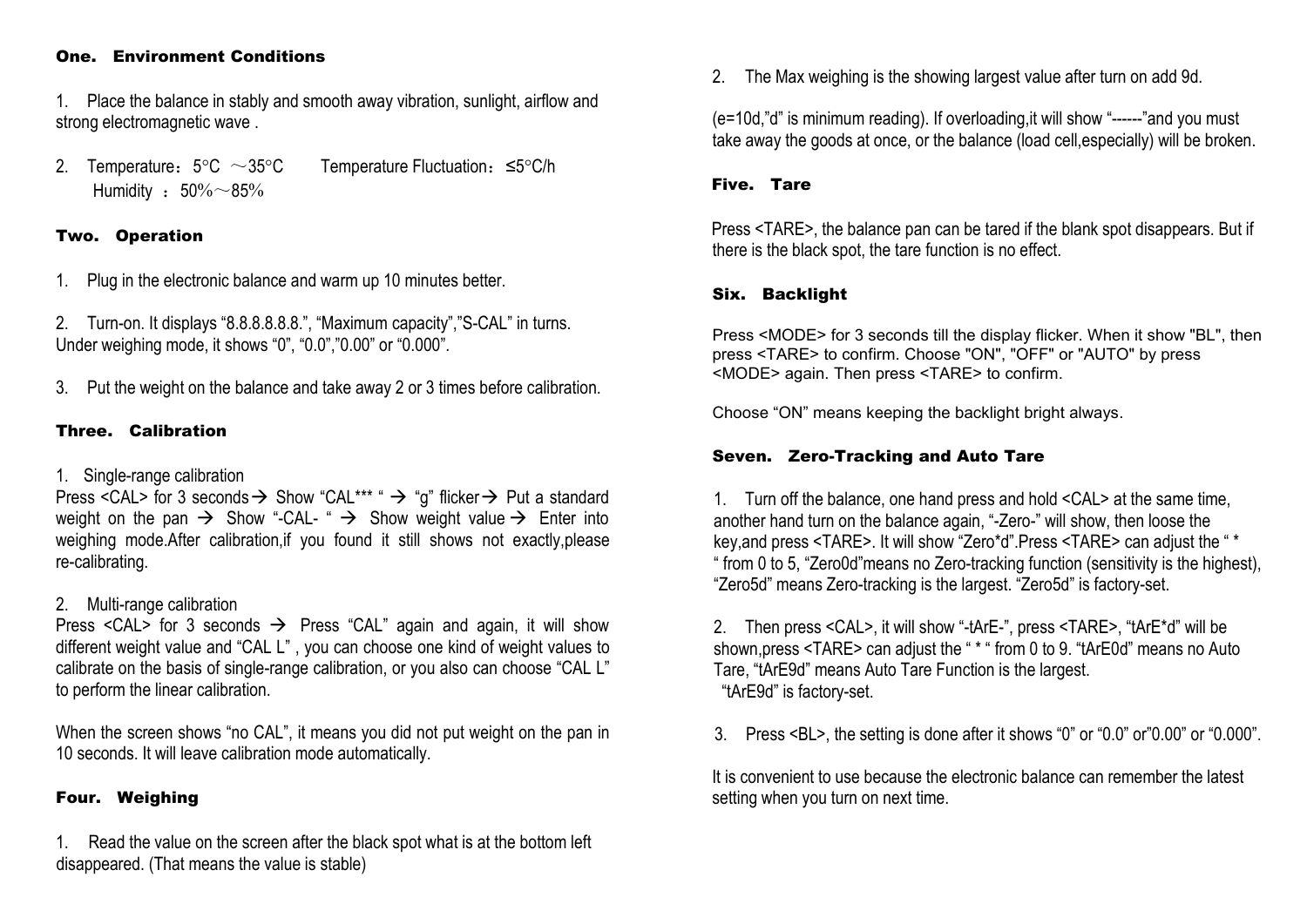# Eight. Testing Solid Density

Press <BL>, show "S" and entering test model.

- 1. At the first time test, make calibration please! (proposal)
- 2. Hanging the cradle, and putting it into the bucket which is filling with water. Then press <TARE>, it shows "0.00g".
- 3. Put the measured solid on the pan, after the data is stable, press <MODE>, then shows "----". Data memory is successful till balance shows the weight of the solid.
- 4. Take down the solid carefully, and put it into the cradle while covered by water totally. Until the data stable, press <MODE>, it will show the density of that solid.
- 5. Press <TARE>, exiting text model.

(Notice: If the solid density is less than 1 g/cm<sup>3</sup>, the liquid should be Ethyl **4.** Alcohol)

Liquid (distilled water) gravity table

| Tem/C        | ±0.0  | ±0.5  |
|--------------|-------|-------|
| $10 - 14$    | 1.001 | 1.001 |
| 15 $\sim$ 19 | 1.000 | 1.000 |
| 20           | 1.000 | 0.999 |
| $21 - 24$    | 0.999 | 0.999 |
| $25 - 27$    | 0.998 | 0.998 |

# Nine. Other Functions

# 1. Units Conversion

Press <MODE> about 3 seconds till "Unit" flashing. Then press <TARE> to confirm. Press <MODE> to select units and press <TARE> to confirm.

# 2. Counting

Press <MODE> 3 scends till "Unit" flashing. Press <MODE> to choose "Count". Then press <TARE> to confirm, show "pcs". Press <MODE>, "pcs" can be changed from "10pcs" to "500pcs". The larger number, the higher count accurancy. Put the relevant goods on the balance pan, then press <TARE> to confirm. It will show "------". Setting Counting is done.

When the counting unit weight < 2d, it will show "no-Cou". In this case, you should choose several goods together as a Unit and reset.

# 3. Percentage

Press <MODE> about 3 scends till "Unit" flashing. Press <MODE> to choose "PER". Then press <TARE> to confirm, show "100%" unit. Put the goods on the pan and press <TARE>, the goods are set as a unit "100%".Take away the goods and put on other goods,it will display "###%".

When the set goods weight what is divided by 100 is less than 2d, it cannot work and only show "no-PER".It should add to goods weight.

# 4. Print

Press <MODE> about 3 scends till "Unit" flashing. Press <MODE> to choose "Prt". Then press <TARE> to confirm. Press <MODE> to choose "hAnd", "AUto" or "Contin". And press <TARE> to confirm.

"hAnd". (Means Printer just will print one time).

"AUto". (Means when the objects placed on the pan is>3d, and only the value is stable, Printer will print automatically)

"Contin" (Means no matter how heavy the object on the pan, and no matter whether the value is stable or not. Printer will print continuously)

RS232 Data Frame Format:

# Symbol (+/-) + Data + Unit + Last Frame

1. Data Symbol: 1 Byte ASCII: "+ " or "-"

2. Data Field: 7 Bytes ASCII: One is Decimal Point ".", which has the same position with

Display.

3. 3 Bytes ASCII: Units< 3 bits, Supplementary with Space

4. Last Frame: ENTER ASCII, 0DH, 0AH.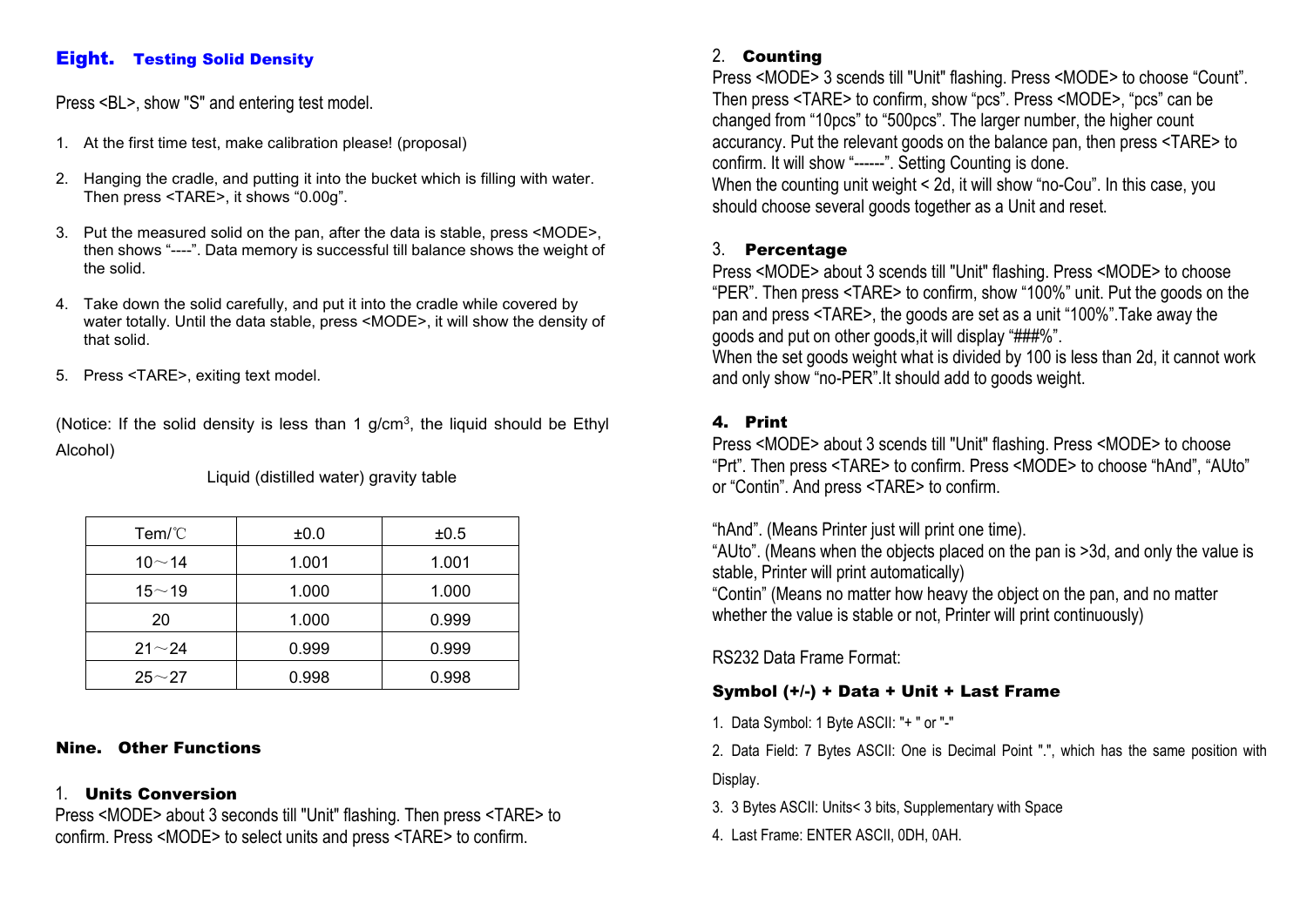**Units** 

#### Example

#### 38.25g, Stable

|    |    | $\mathbf 0$ | -3 |    |    | <u>.</u>       |    |    | У  |    |    |                |    |
|----|----|-------------|----|----|----|----------------|----|----|----|----|----|----------------|----|
| 2B | 30 | 30          | 33 | 38 | 2E | $^{\prime}$ 32 | 35 | 20 | 67 | 20 | 20 | 0 <sub>D</sub> | 0A |

#### 30.00ct, Unstable

|    |    | 0  |    | $\Omega$ | ົ<br>- പ |                 |    |    | $\sim$ |    |    |    |    |
|----|----|----|----|----------|----------|-----------------|----|----|--------|----|----|----|----|
| 2B | 30 | 30 | 30 | 30       | 33       | 30 <sup>°</sup> | 2E | 20 | 63     | 74 | 20 | 0D | 0A |

#### 60 pcs Counting, Stable

| $+$         |    |                 |                 |    | $\mathbf 0$ |             |    | C  |    |    |    |
|-------------|----|-----------------|-----------------|----|-------------|-------------|----|----|----|----|----|
| $\sqrt{2B}$ | 30 | 30 <sub>1</sub> | 30 <sup>°</sup> | 30 | 30 30       | $\sqrt{20}$ | 70 | 63 | 73 | 0D | 0A |

#### 26% Percentage, Stable

|    |    |    |    |    | ⌒<br><u>.</u> | 6  |    | $\%$ |    |    |    |    |
|----|----|----|----|----|---------------|----|----|------|----|----|----|----|
| 2B | 30 | 30 | 30 | 30 | 32            | 36 | 20 | 25   | 20 | 20 | 0D | 0A |

#### Serial Port:

Computer (9 Cores) Balance (9 Cores)

2 --------------------------------- 2 5 --------------------------------- 5

# Baud Rate (bpc): 9600 bps



# Pin 2: TXD; Pin 3 RXD; Pin 5: GND

#### **5.** Speed adjustment of weighing

Press <TARE> for 3 seconds, it will show "SPEED!", drop the key,and enter weighing model. Although the speed is slow, the accuracy is good. The same way, if you choose "SPEED2", the speed is faster,but less accuracy.

# 6. Low voltage indication

When the screen shows battery symbol in the upper left side, it is time to replace the new battery.

#### Ten. Note in use

- 1. The tare and object weight must not be beyond the limit.
- 2. If the weighing results are not exact, calibration again.

#### Eleven. Maintenance

| <b>Failure</b>                      | Cause                                                                                                                                                                   | <b>Remedy</b>                                                                                                                         |
|-------------------------------------|-------------------------------------------------------------------------------------------------------------------------------------------------------------------------|---------------------------------------------------------------------------------------------------------------------------------------|
| No light                            | Scale is not connected with power<br>·Power switch is off<br>Adapter is broken<br>·PCB is broken                                                                        | $\cdot$ To plug in the power<br>·To press "turn-on" key<br>· To change new adapter<br>To change new PCB                               |
| Upper "----" only                   | over-load<br>·load cell wire loose                                                                                                                                      | ·To decrease load<br>To re-connect the wire                                                                                           |
| S-CAL                               | ·load cell wire loose<br>·No connect load cell wire                                                                                                                     | ∙To connect load cell wire                                                                                                            |
| Value unstable                      | ·Big air<br>Working stage is unstable<br>Big change of room temperature<br>·Load cell is broken                                                                         | $\cdot$ To shut door or window<br>To put scale on stable stage<br>· To control temperature<br>·To check load cell                     |
| Value<br>inaccuracy or<br>big error | ·No clear zero before weight<br>·No calibrate or calibration weight is<br>inaccuracy<br>Wrong voltage<br>Big error in four corners of load cell<br>·Load cell is broken | To press <tare> key<br/>∙To re-calibrate<br/>To use right voltage<br/>· To check error of four corners<br/>∙To check load cell</tare> |
| Stay or<br>show<br>wrong symbols    | ·Short distracting outside                                                                                                                                              | To reboot or re-plug in power<br>· To reboot after 30 minutes                                                                         |